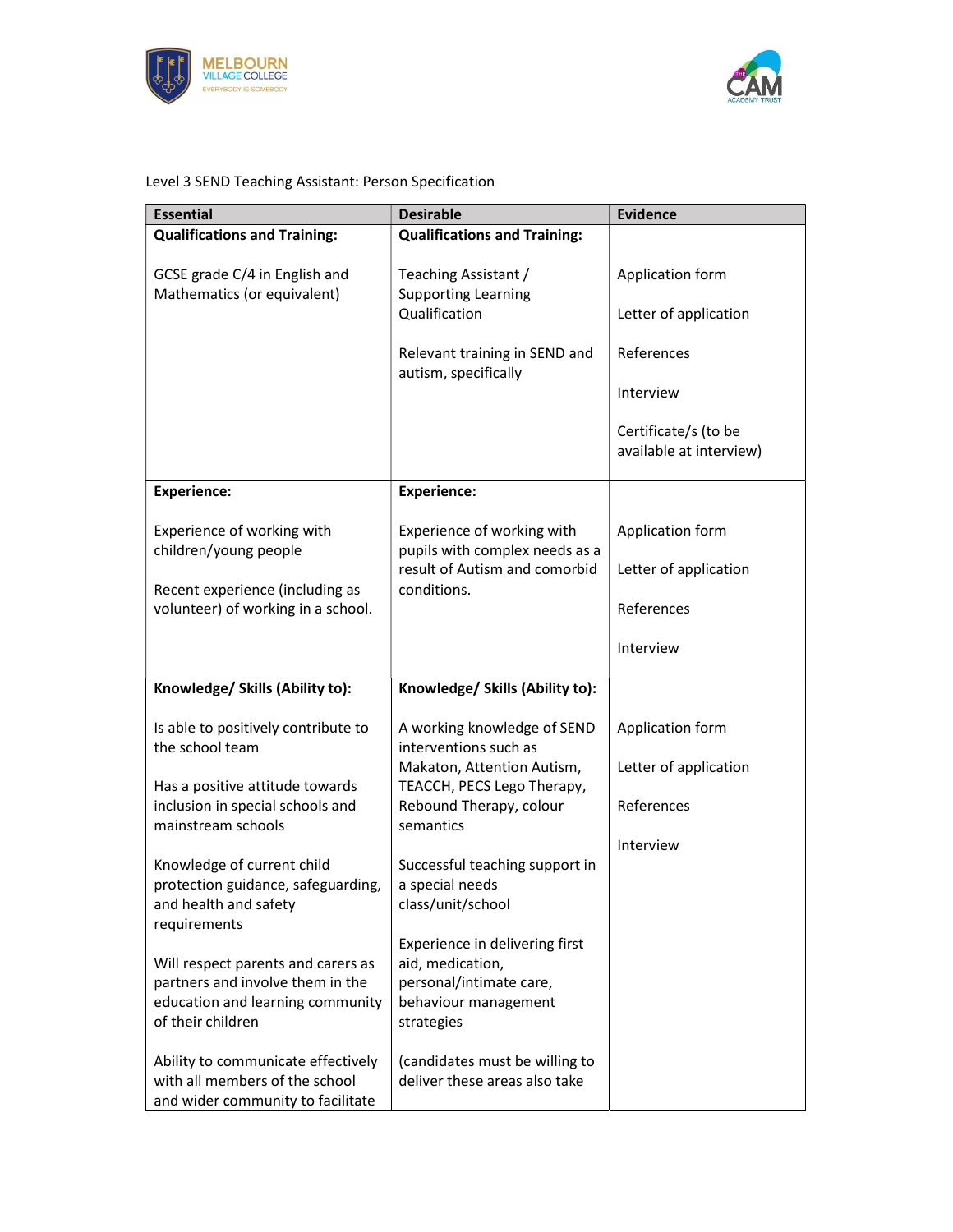



| partnerships between school and      | part in activities such as   |                       |
|--------------------------------------|------------------------------|-----------------------|
| home                                 | swimming)                    |                       |
|                                      |                              |                       |
| Is prepared to work collaboratively  | Some experience of planning, |                       |
| with a wide range of professionals   | monitoring and assessment of |                       |
| in order to provide the best         | pupils' work                 |                       |
| possible education of pupils         |                              |                       |
|                                      |                              |                       |
| Ability to deal with confidential    |                              |                       |
| information sensitively and          |                              |                       |
| appropriately in line with school    |                              |                       |
| and trust policies                   |                              |                       |
|                                      |                              |                       |
| Is prepared to undertake training    |                              |                       |
| appropriate to the role              |                              |                       |
|                                      |                              |                       |
| Ability to use ICT/the internet and  |                              |                       |
| email to support pupils' learning    |                              |                       |
|                                      |                              |                       |
| Able to work on own initiative       |                              |                       |
| with parents/carers and the child's  |                              |                       |
| community within an agreed           |                              |                       |
| framework and set of objectives      |                              |                       |
| (L2&3)                               |                              |                       |
| <b>Personal Qualities:</b>           | <b>Personal Qualities:</b>   |                       |
|                                      |                              |                       |
| Empathy with the ethos and           | Minibus driver, or the       | Application form      |
| values of ELA and TCS a              | willingness to complete      |                       |
| commitment to working                | minibus training (MIDAS)     | Letter of application |
| collaboratively with the Trust and   |                              |                       |
| embedding the Trust ethos and        | Full UK Driving licence and  | References            |
| values in the school                 | business insurance           |                       |
|                                      |                              | Interview             |
| Is enthusiastic about teaching       | Confident swimmer and pool   |                       |
| children and young people with       | side spotter                 |                       |
| special educational needs and        |                              |                       |
| disabilities and has a high level of |                              |                       |
| commitment                           |                              |                       |
|                                      |                              |                       |
| Commitment to young people's         |                              |                       |
| wellbeing, safeguarding and          |                              |                       |
| development                          |                              |                       |
|                                      |                              |                       |
| A positive 'can do' attitude, shared |                              |                       |
| with pupils and colleagues to build  |                              |                       |
| and sustain a great team ethos       |                              |                       |
|                                      |                              |                       |
| High levels of resilience and        |                              |                       |
| determination                        |                              |                       |
|                                      |                              |                       |